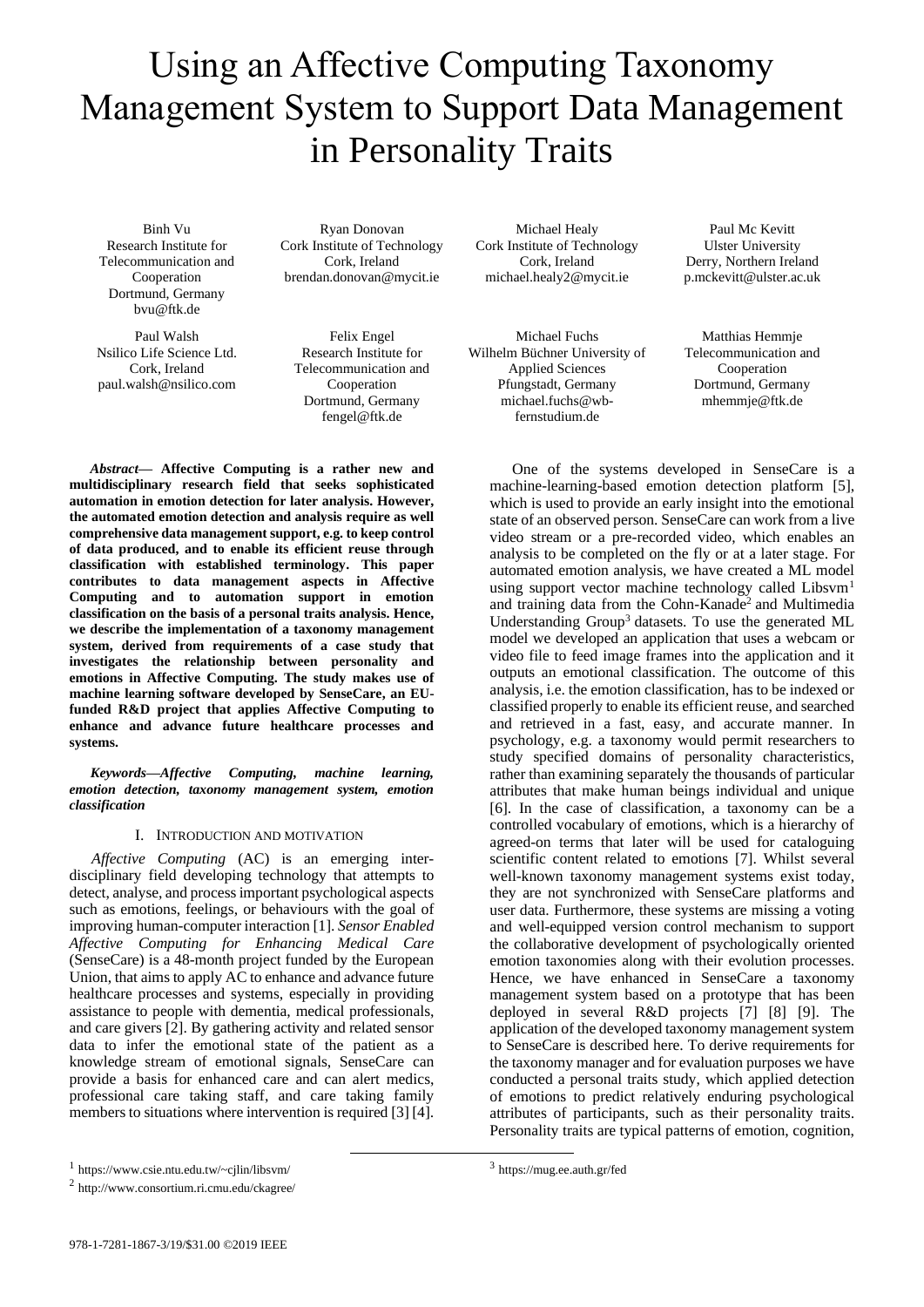behaviour, and motivation across time [10]. In other words, personality traits reflect how people generally tend to perceive, feel, and act in relation to their environments over long stretches of time. As a result, attempting to understand and or/improve the overall psychological well-being of patients without understanding individual differences means that researchers and health practitioners are restricted to a blanket treatment approach that may only be optimal for a certain group of people. For example, there is evidence to show that a basic psychotherapeutic treatment for Major Depression Disorder (MDD) has differential affects based on the person's personality traits [11]. In a different context, students have been shown to respond better to certain types of curricula and lesson plans, when it is more in-line with their general characteristics [12]. Hence, the ability to provide intelligent and holistic assistance to healthcare practitioners, caregivers, and patients should be improved by understanding personality. The content of this paper therefore is twofold. On the one side, it documents our development and assessment of a taxonomy management system and on the other hand, it provides insights into a study about personality traits. Hence, the paper is organized as follows: section II gives an overview of the state of the art in taxonomy management. Section III introduces the case study on personal traits including the modelling and implementation of the supporting Taxonomy Manager. Section IV discusses the usage of the emotion classification system in SenseCare. Finally, a conclusion is reached in section V.

#### II. STATE OF THE ART

Bruno and Richmond (2003) state that "a taxonomy is a hierarchical classification of headings constructed using the principles of classification, and a thesaurus supplies the commentary and links to navigate the taxonomy" [13]. Hunink et al. (2010) on the other hand defined taxonomy as a structure allowing the classification of entities according to internal criteria, properties, and relationships. Nevertheless, their colleagues do not want to call taxonomy an ontology or simple ontology because it is used for complex structures that have support for automatic reasoning [14]. Daconta et al. (2003) view taxonomy as "a semantic hierarchy in which information entities are related by either the subclassification-of relation or the subclass-of relation. The former is semantically weaker than the latter, so we make a distinction between semantically weaker and semantically stronger taxonomies". Daconta et al. believe that thesauri and ontologies are also taxonomies. They just have stronger semantic relations [15]. One example of a taxonomy used in personality analysis is the Five Factor Model (FFM) [6]. This taxonomy has been developed and extensively used in research by psychologists in the last 30 years. The value the Big Five taxonomy brought to psychologists was a shared framework of assessing the volume of relevant components in personality. The Big Five are made up of the following broad traits:

- *Openness to Experience.* People who score high on this trait tend to be more intellectually curious, creative, and artistically orientated than those lower on this trait.
- *Conscientiousness.* People who score high on this trait tend to be more disciplined, rule-following, and industrious than those lower on this trait.
- *Extroversion*. People who score high on this trait tend to be more sociable, excitable, and assertive than those lower on this trait.
- *Agreeableness*. People who score high on this trait tend to be more compassionate, empathetic, and co-operative than those lower on this trait.
- *Neuroticism*. People who score high on this trait tend to be more emotional volatile, uncertain, and sensitive than those lower on this trait.

Whilst some researchers argue that these classification models are not an optimal domain model of assessing personality, it is a practical and valid classification domain model, as scores on each trait significantly predict important life outcomes, such as: likelihood of experiencing a mental illness, political preferences and ideological preferences, number of romantic partners in life, likelihood of long-term career success, long-term wellbeing, amongst many others [16] [17] [18]. Nevertheless, whilst there has been considerable research investigating the FFM, in recent years, updated models have been proposed that have shown promise of providing higher resolution results. One example of this is Cybernetic Big Five theory, which breaks down each of the five factors into two subcomponents, which are measured with the Big Five Aspects Scale questionnaire [19]. The sub-traitsin this model are: *Openness* and *Intellect (Openness to Experience), Industriousness* and *Orderliness (Conscientiousness), Assertiveness* and *Enthusiasm (Extroversion), Agreeableness (Compassion* and *Politeness)*, and *Neuroticism (Withdrawal* and *Anxiety)*. This updated model has shown its ability to clarify previously confusing results in the psychological literature. For example, there had been mixed correlations between the relationship between *Agreeableness* and political preferences. However, when using this updated model, researchers were able to find a positive correlation between left-wing beliefs and the *Compassion* sub-trait of *Agreeableness*, and a positive correlation between rightwing beliefs and the *Politeness* sub-trait of *Agreeableness* [20]. Hence, the ability to detect these sub-traits traits could have important benefits in treating and caring for those who are unable to articulate their own idiosyncrasies through speech or writing. Taxonomy management is the process involved in creating, applying, and maintaining a taxonomy. An individual or organization must first determine a suitable structure for the data it has accumulated or will accumulate in order to create a new taxonomy. Once a new taxonomy is created, it will need to be updated regularly to remain relevant and useful as new information is incorporated and as changes occur in terminology, technology, and markets. In the past, knowledge workers are responsible for creating and maintaining taxonomies. As the workload for knowledge workersincreases, many organizations switch to taxonomy management systems. This helps to reduce time expenditure and improve consistency of their information management and classification processes [21].

Taxonomy management systems usually work with content management and enterprise search systems. These three systems help organizations manage their content and knowledge. Taxonomy management systems can be software designed specifically for managing taxonomies or software that have that has other purposes applied to creating and managing taxonomies. Examples of software that were not designed to manage taxonomies but are frequently used for taxonomy management are spreadsheet software, e.g., Excel, and generic database management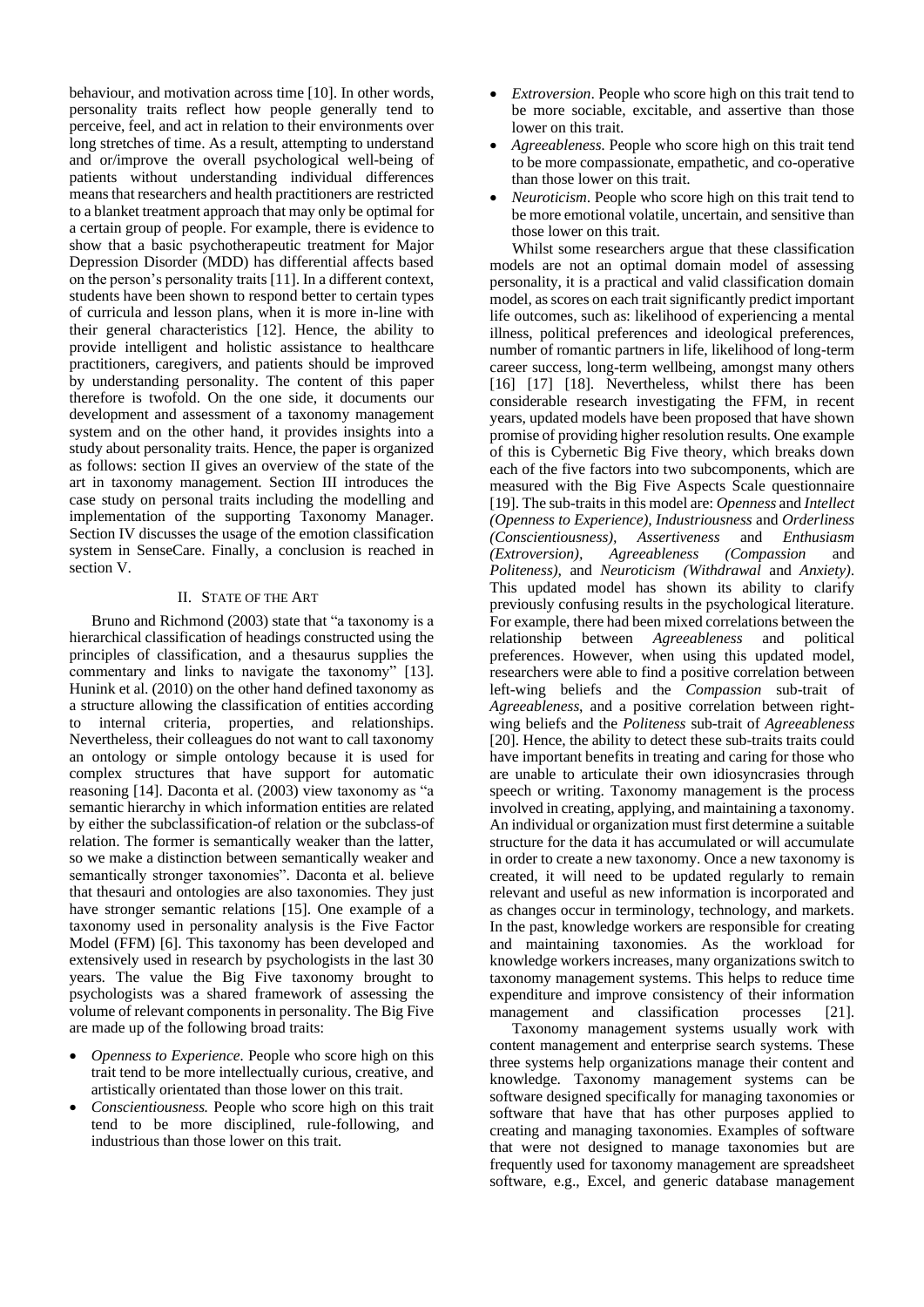software, e.g., Microsoft Access. Numerous taxonomies are still created and managed by them. There are various reasons for that, but mostly because specialised taxonomy management systems are costly and complex. Users need to be trained in order to use them. With Excel or Access, most users already use them in the office, so initial time investment is low. Nevertheless, there are also some drawbacks. For example, Excel does not know if the user puts a term in the wrong column. If the taxonomy has thousands of nodes, the user will have difficulty to zoom in and out the taxonomy. It is also inconvenient to move a node with its children to another position because the user has to rearrange terms in the correct column afterwards. PoolParty Taxonomy and Thesaurus Manager is a web-based application in the software package "PoolParty Semantic Suite". This tool enables the user to build and maintain information architecture. It differs from other market solutions for taxonomy management having powerful capabilities such as corpus analysis. PoolParty enables users to start their work with minimum training. Subject matter experts can model their fields of expertise without IT support. Applying W3C standards, such as SKOS and SKOS-WL, it ensures interoperability of the user's thesaurus with other taxonomies, knowledge graphs, and APIs. Finally, PoolParty lets users import existing taxonomies and thesauri from Excel or XML. Users can also export them to different standard formats [22]. WebProtégé [23] is a web-based lightweight ontology editor. The goal in developing WebProtégé was not to offer yet another ontology editor, but rather to fill a significant gap in the landscape of ontology tools. The developers wanted to provide an ontology tool that a large spectrum of users, ranging from ontology experts to domain experts, could use. Thus, the ability to customize the user interface for users with different levels of expertise was utmost in its design. Furthermore, WebProtégé provides extensive collaboration support, including change tracking, contextualized threaded discussions, watches and notifications, an extensible access policy mechanism, and generation of statistics on the ontology-development process [24]. Of existing taxonomy management systems on the market, WebProtégé seems to be the best solution. Not only does it support many important features and standards, but it is also an opensource project that enables developers to add new features on top of the current implementation. Nevertheless, one major problem that prevents adopting standalone taxonomy management systems is that they do not have synchronization with business application systems and actual user data. The taxonomy management system must be embedded in a range of other applications in the same platform to support a bigger data governance picture. Hence, an integrated taxonomy manager, that supports important features and standards, and is fully integrated with the current SenseCare content and knowledge management platform, which is implemented by the Content and Knowledge Management Ecosystem Portal (KM-EP) [7], is needed.

#### III. THE PERSONALITY TRAITS STUDY

In SenseCare, we have conducted a study on personality traits and basic emotions, assessed by both subjectiveemotional self-ratings and the automated classification of emotions from initial emotion analysis [1]. The study's procedure was as follows: First, participants filled out the Big Five Aspect Scale. Second, participants then watched



Fig. 1. Conceptual model of Taxonomy Management System

12 video clips taken from movies and TV series, which were designed to cause an emotional response. There were 2 videos per Basic Emotion (i.e. *Disgust*, *Anxiety/Fear*, *Anger*, *Surprise*, *Sadness*, and *Joy*). The video clips lasted between 1 and 5 minutes. Third, after each video clip, participants were asked to rate on a Likert-scale from 1-5 how much of each basic emotion they felt whilst watching the video (1 being "not at all" and 5 being "a great deal"). Participants were debriefed about the nature of the study. Overall, it lasted for an hour and 30 participants took part.

# *A. Relationship Between Personality Traits and Subjective Emotional Feedback*

A Pearson's correlation was conducted on each personality trait variable with each distinct emotion selfreport rating. Pearson correlations measure the relationship between two variables and output the strength of the relationship with the effect size, r. This relationship can range from -1 to +1. A score of -1 represents a perfect negative correlation between two variables. If variables A and B have a negative correlation of -1, every increase of A is matched with an equivalent decrease in B, and vice versa. The opposite is true for a correlation of +1. A correlation of 0 means no relationship exists between the two variables. For social sciences, an effect size of 0.10 is considered small, 0.30 medium, and 0.50 a large effect size. Table 1 shows a correlation matrix between each selfreported emotion and each personality variable. Over half of the relationships have a small-to-medium effect size (59/105). This is in line with previous research in personality and other psychologically important variables.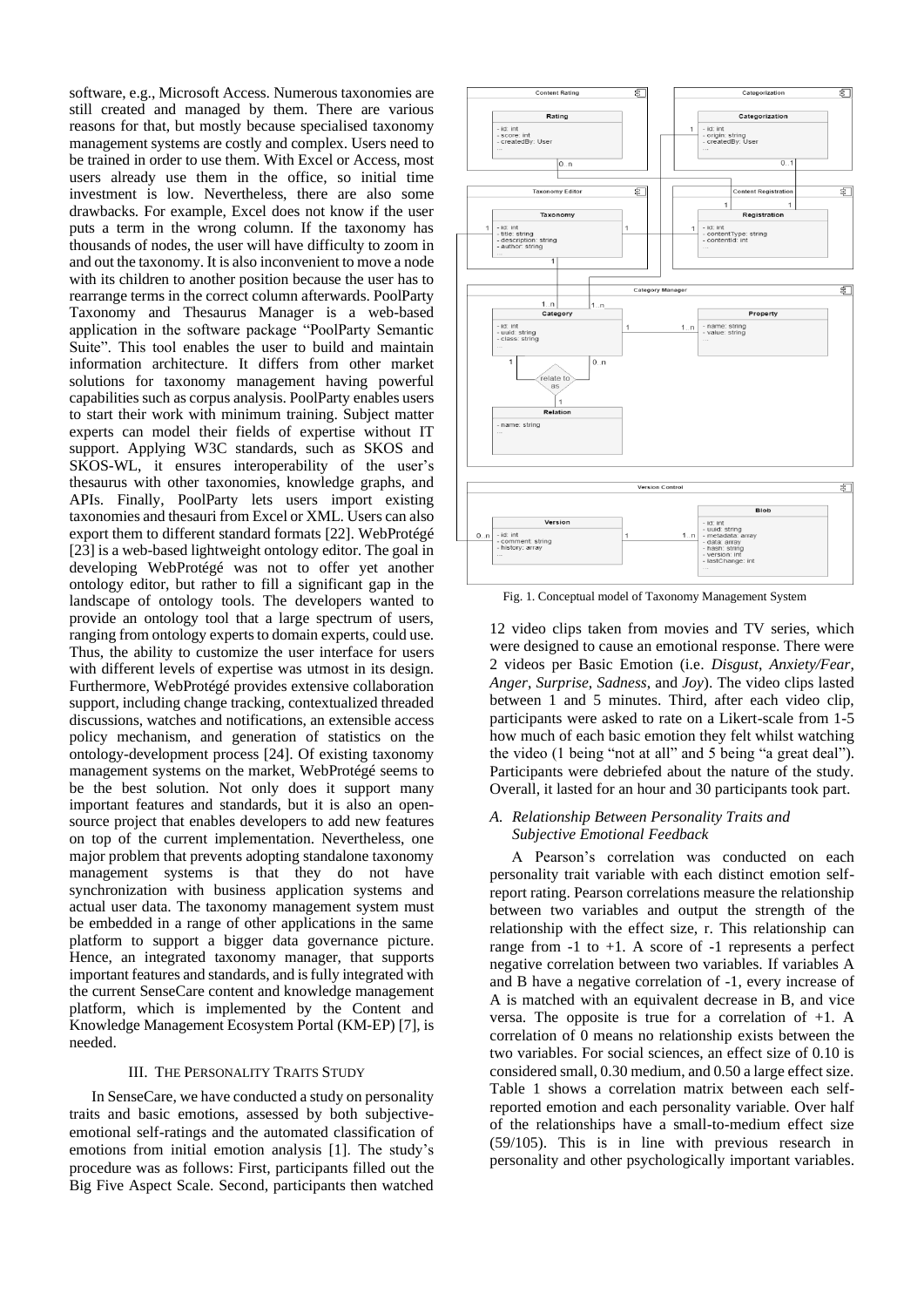| Personality    | Openness to Exp. | <i><b>Openness</b></i> | <b>Intellect</b> | Conscientiousness | <i><b>Orderliness</b></i> | Industriousness | Extraversion | Assertiveness    | Enthusiasm | Agreeableness | Politeness | Compassion | Neuroticism | Volatility | Withdrawal |
|----------------|------------------|------------------------|------------------|-------------------|---------------------------|-----------------|--------------|------------------|------------|---------------|------------|------------|-------------|------------|------------|
| Fear           | $-0.28$          | 0.22                   | $-0.26$          | $-0.28$           | $-0.22$                   | 0.26            | $-0.28$      | $-0.22$          | $-0.26$    | 0.18          | 0.01       | $-0.26$    | 0.28        | $-0.22$    |            |
| Anger          | $-0.13$          | $-0.08$                | $-0.14$          | $-0.13$           | 0.08                      | 0.14            | $-0.13$      | 0.08             | $-0.14$    | $-0.18$       | $-0.09$    | $-0.18$    | $-0.13$     | $-0.08$    |            |
| Joy            | 0.00             | $-0.01$                | 0.02             | 0.00              | $-0.01$                   | 0.02            | 0.00         | $\overline{0}$ . | 0.02       | $-0.38$       | $-0.24$    | $-0.34$    | 0.00        | $-0.01$    |            |
| Anxiety        | $-0.19$          | $-0.10$                | 0.22             | $-0.19$           | $-0.10$                   | 0.22            | $-0.19$      | $-0.10$          | $-0.22$    | 0.00          | 0.17       | $-0.14$    | $-0.19$     | $-0.10$    |            |
| <b>Sadness</b> | $-0.11$          | $-0.01$                | 0.20             | $\frac{11}{2}$    | $-0.01$                   | 0.20            | $-0.11$      | $-0.01$          | $-0.20$    | $-0.04$       | 0.01       | $-0.07$    | $-0.11$     | $-0.01$    |            |
| Surprise       | $-0.10$          | $-0.10$                | $-0.06$          | $-0.10$           | $-0.10$                   | 0.06            | $-0.10$      | $-0.10$          | 0.06       | $-0.04$       | $-0.09$    | 0.02       | $-0.10$     | $-0.10$    |            |
| Disgus         | $-0.15$          | $-0.17$                | $-0.07$          | $-0.15$           | $-0.17$                   | $-0.07$         | $-0.15$      | $-0.17$          | $-0.07$    | $-0.06$       | 0.00       | $-0.08$    | $-0.15$     | $-0.17$    |            |

The vast majority of these relationship are negatively correlated (88/105), meaning that increases in scores of each trait tended to decrease the reported amount of each emotion. The strongest relationship between two variables, was between the personality trait *Agreeableness* and the emotion *Joy*. This seemed to particularly stem from the sub-trait *Compassion*, which also had a moderate negative correlation with *Joy*. In relation to the hypotheses, *Extraversion* and its sub-traits *Assertiveness* and *Enthusiasm* showed no significant or strong relationship with *Joy*; *Neuroticism* was negatively related to the experience of each negative emotion, *Anger*, *Fear*, *Anxiety*, *Sadness*, *Disgust*; *Agreeableness*, both *Compassion* and *Politeness* was negatively associated with *Anger*; *Conscientiousness*, both *Industriousness* and *Orderliness*, was negatively associated with *Disgust*; *Openness* to *Experience* had a weak-to-moderate negative correlation

with *Anger*, *Fear*, *Sadness*, *Surprise*, *Anxiety*, and *Disgust*, suggesting it is associated with a wide range of emotional experiences. However, it had no relationship with *Joy*.

# *B. Relationship between Personality Traits and Automated Emotional Expressions*

Table 2 shows the Pearson R effect size for the correlations between SenseCare ML Emotion Classifications and SR Personality Traits. 10 of the 90 correlations were above  $r = .20$ , whilst over half of the correlations were above .10, meaning the vast majority were weak-to-moderate in strength. The highest correlation was between *Agreeableness* and *ML Sadness*, with a moderate negative relationship,  $r = -0.34$ . This means that the more agreeable a person scored, the less likely they were to be classified as experiencing sadness during the experiment. Some of the most interesting findings were, *ML Joy* was positively correlated with *Extroversion*, both *Assertiveness* and *Enthusiasm*; *ML Anger* was positively correlated with *Agreeableness*, and both *Compassion* and *Politeness*, in contrast to *SR Anger* which was negatively correlated; *ML Disgust* was negatively associated with *Conscientiousness*, and both *Industriousness* and *Orderliness*, which was similar to *SR Disgust*; *ML Fear/Anxiety* was weakly positively correlated with *Neuroticism*, both *Volatility* and *Withdrawal*; Every ML emotion bar *Fear/Anxiety* had a > .10 (both plus and negative) relationship with *Openness* to *Experience*, suggesting a breadth of emotional experience. However, the strength of each relationship was not matched in the sub-trait aspects of *Openness* to *Experience*, *Intellect* and *Openness*.

# *C. Relationship between Subjective Emotions and Facial Expressions*

Table 3 shows the Pearson R correlations between the self-reported emotions and the SenseCare ML detected emotions. As is evident from the table, there are a wide number of discrepancies between the two measures. For example, self-reported *Joy* is positively correlated with *ML Anger*. *ML Joy* is positively correlated with *Fear*, *Anger*, *Anxiety*, and *Disgust*. *SR Disgust* is negatively associated with *ML Disgust*, albeit the size of the correlation is weak. *Fear* is weakly positively correlated with *ML Fear/Anxiety*. *SR Anger* is negatively and weakly correlated with *ML Anger*. There is a weak and positive relationship between *SR* and *ML Joy*. There is a weak-to-moderate positive relationship between *SR Anxiety* and *ML Anxiety/Fear*. There is a weak positive relationship between *SR* and *ML Sadness*. There is a moderate-to-strong positive relationship between *SR* and *ML Surprise*. Overall, there are both consistent and inconsistent results between the two emotions measures.

# *D. Taxonomy Management System*

During the study and its outcome, we have derived various requirements that should be supported by a Taxonomy Management System. First, we have investigated the data produced during the study. Secondly, we have derived requirements towards the Taxonomy Management System and modelled its constituents. Last

Table 1. Pearson R Correlation of Big Five Aspect Scale Personality Traits and Self-Reported Emotions Table 1. Pearson R Correlation of Big Five Aspect Scale Personality Traits and Self-Reported Emotions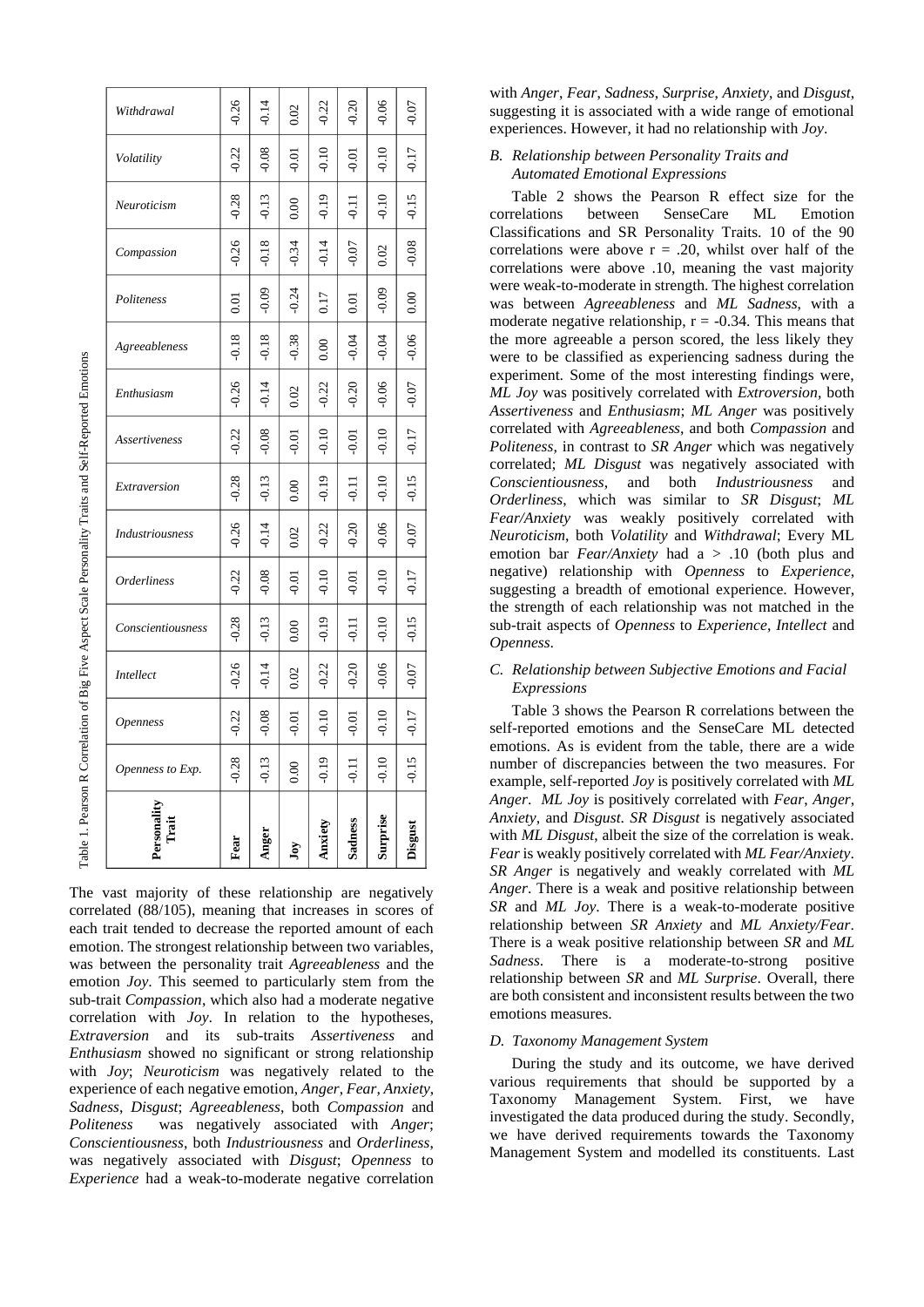| Withdrawal         | 0.17     | 0.08                  | $-0.18$       | $-0.07$           | 0.18    | $-0.2$     | $-0.06$           |
|--------------------|----------|-----------------------|---------------|-------------------|---------|------------|-------------------|
| Volatility         | 0.09     | 0.04                  | $-0.06$       | $-0.13$           | 0.09    | $-0.10$    | $-0.19$           |
| Neuroticism        | 0.15     | 0.07                  | $-0.14$       | $-0.12$           | 0.16    | $-0.18$    | $-0.16$           |
| Compassion         | 0.13     | $-0.18$               | $-0.32$       | 0.18              | 0.04    | 0.06       | $\overline{0.31}$ |
| Politeness         | 0.18     | $-0.04$               | $-0.19$       | $\overline{0.21}$ | $-0.16$ | 0.01       | 0.25              |
| Agreeableness      | 0.20     | $-0.15$               | $-0.34$       | 0.26              | $-0.08$ | 0.05       | 0.37              |
| Enthusiasm         | 0.17     | 0.08                  | $-0.18$       | $-0.07$           | 0.18    | $-0.20$    | $-0.06$           |
| Assertiveness      | 0.09     | 0.04                  | $-0.06$       | $-0.13$           | 0.09    | $-0.10$    | $-0.19$           |
| Extraversion       | 0.15     | 0.07                  | $-0.14$       | 0.12              | 0.16    | $-0.18$    | $-0.16$           |
| Industriousness    | 0.17     | 0.08                  | $-0.18$       | 0.07              | 0.18    | 0.20       | $-0.06$           |
| <b>Orderliness</b> | 0.09     | 0.04                  | $-0.06$       | 0.13              | 0.09    | $-0.10$    | $-0.19$           |
| Conscientiousness  | 0.15     | 0.07                  | $-0.14$       | $-0.12$           | 0.16    | $-0.18$    | $-0.16$           |
| Intellect          | 0.17     | 0.08                  | $-0.18$       | $-0.07$           | 0.18    | $-0.20$    | $-0.06$           |
| Openness           | 0.09     | 6.04                  | $-0.06$       | $-0.13$           | 0.09    | $-0.10$    | $-0.19$           |
| Openness to Exp.   | 0.15     | 0.07                  | $-0.14$       | $-0.12$           | 0.16    | $-0.18$    | $-0.16$           |
| Pearson            | ML Anger | Anxiety<br>Fear/<br>ă | Sadness<br>ЯĒ | ML Surprise       | NL Joy  | ML Disgust | ML<br>Neutra      |

but not least we have implemented and experimentally tested the SenseCare Taxonomy Management System.

Table 3. Pearson R Correlation Between Self-Reported Emotions and SenseCare ML detected emotions

| <b>SR</b><br><b>Emotion</b> | ML<br>Anger | ML.<br>Fear /<br>Anxiety | ML<br><b>Sadness</b> | ML<br><b>Surprise</b> | ML<br>Joy | ML<br><b>Disgust</b> |
|-----------------------------|-------------|--------------------------|----------------------|-----------------------|-----------|----------------------|
| Fear                        | $-0.34$     | 0.08                     | 0.04                 | 0.19                  | 0.14      | $-0.09$              |
| Anger                       | $-0.03$     | $-0.25$                  | 0.13                 | 0.07                  | 0.11      | $-0.06$              |
| Joy                         | 0.24        | $-0.01$                  | 0.17                 | $-0.09$               | 0.07      | 0.06                 |
| Anxiety                     | $-0.04$     | 0.16                     | $-0.12$              | 0.13                  | 0.17      | $-0.20$              |
| <b>Sadness</b>              | 0.11        | $-0.30$                  | 0.10                 | 0.01                  | $-0.04$   | 0.09                 |
| Surprise                    | $-0.12$     | $-0.04$                  | $-0.20$              | 0.36                  | $-0.04$   | $-0.10$              |
| Disgust                     | 0.05        | $-0.01$                  | $-0.12$              | $-0.07$               | 0.12      | $-0.07$              |

#### *E. Requirements Analysis*

Participants were requested to fill out a personality questionnaire and several questionnaires that assessed the basic emotions of Fear, Anger, Joy, Anxiety, Surprise, Disgust and Sadness (see Table 3). This meant that a raw score for each of the Big Five Personality Traits and their associated sub-traits was recorded along with a selfreported emotion after each emotional stimulus. The Personality Questionnaire consisted of 100 statements, with the participant judging how consistent the statement was to their behaviour and thoughts, that were answered on a Likert-scale from 1 to 7, with 1 representing "not like me at all" to 7 representing "very much like me". The selfreported emotional questionnaire was also a Likert-scale ranging from 1-5. Participants were asked to report to what extent did they experience each of the basic emotions during the last video. A score of 1 represented "not at all" and 5 represented "an extreme amount". This data was exported via excel and processed using *R*. After the study, each of the recorded videos were analysed with the SenseCare ML emotion detector for emotional analysis and classification. The sensitivity of the emotion detector was adjusted to its least sensitivity score in order to avoid Type 2 errors. A frame-by-frame emotional analysis was carried out by the software from each video footage captured from the study. The analysis per video was automatically saved to a text file with a timestamp for each recorded emotion along with the emotion classification. For later reuse of created information, all these reports must be managed by the SenseCare system in order to keep analysis results reusable for later validation. A comprehensive data management support, allowing later comprehensive description and access to this data, is needed. We concluded that first, a Taxonomy Editor is required in order to support crowdsourcing in taxonomy development and management. Second, a Category Manager is required to describe structure of a taxonomy including terms and their relationships. Thirdly, a Version Control is required to support taxonomy evolution in the taxonomy management process. Forth, a Content Rating is required to support crowd voting process of a taxonomy. Last but not least, a Categorization functionality is required in order to support content classification, faceted browsing, and system navigation.

#### *F. Conceptual Modelling*

The Taxonomy Editor lets users manage their taxonomies. Users can interact with the user interface to create, edit, delete, import, and export their taxonomies. Administrators can modify all taxonomies in the system. Only they can set a taxonomy to become the system's seed (main) taxonomy, which can be used for classification and searching of content. Visitors to the portal can see the metadata of a taxonomy and have the ability to export the taxonomy to different formats. The module consists of one controller *Taxonomy Editor* and one model *Taxonomy*. The model describes the taxonomy by its metadata, such as e.g. title, description, authors. The controller *Taxonomy Editor* creates a new taxonomy and calls *Content Service* to create a new record in table *Registration*. Model *Registration* in the component *Content Manager* works as a public directory for all content in the KM-EP. Each content has a unique external ID stored in *Registration*. Module *Content*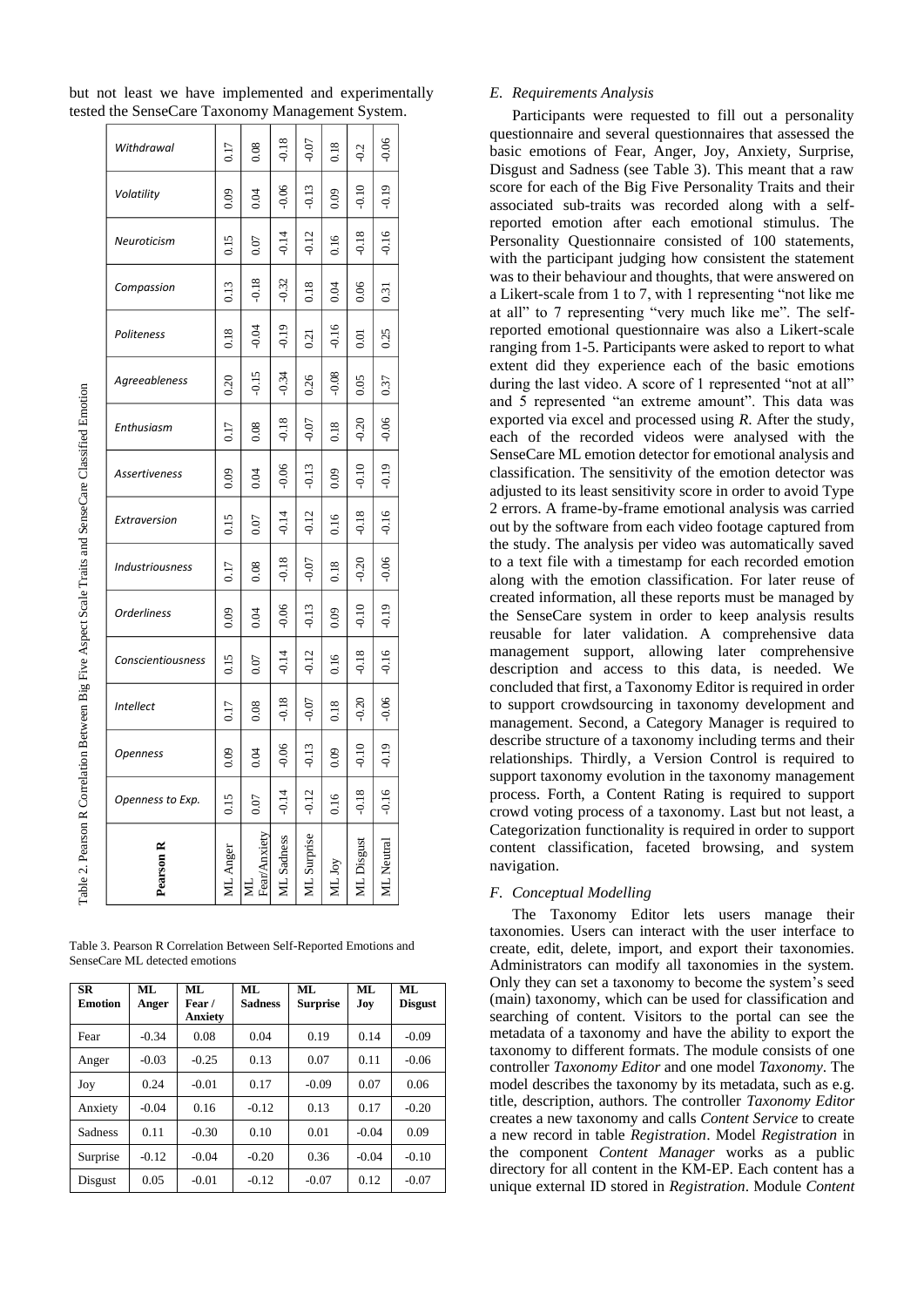*Display* translates this ID into internal ID and type of content, so it can be found quickly. Furthermore, *Registration* also saves common content metadata, such as e.g. image, owner, created date. Data from *Taxonomy* and *Registration* is indexed by *Solr Service* to a *Solr server*, which is a high-performance search server. User search requests are sent to this server to be processed, and the results are returned to the user in just milliseconds.

The Category Manager module enables users to manage the structure of a taxonomy. Users can create, edit, delete terms in a taxonomy and their relationships. A taxonomy has at least one term. The model *Category* describes a term of a taxonomy. A term, depending on the current ontology, can have properties, e.g., *skos:prefLabel*, which describes the preferred label of this term in SKOS. The model *Property* stores all properties of each term. Field *name* saves the name of the property and field *value* saves its value. A term also has relationships with other terms. The model *Relation* describes the relationship between terms in this taxonomy. Field *name* stores the name of the relationship, e.g., *skos:broader* which describes the term *A* as a broad term of term *B* [7].

A version control system needs to be implemented to support the taxonomy evolution process. This module lets users take a snapshot of a taxonomy, merge a current taxonomy into its origin, view the snapshot history, and rollback to a chosen version. Visitors can also view the commit history of a taxonomy whilst they browse its content display page. Here, we chose to implement a solution based on the principle of the distributed version control system Git [25]. Nevertheless, we do not deal with directories and files like in Git, but work with taxonomies, their categories, and category properties and relations. Hence, changing is needed to reflect these differences. The commit object is stored in the table *Version* with its metadata. Tree and blob objects are stored in the same table *Blob,* because a taxonomy contains only one kind of content, which is category. Git is different, where a repository stores both directories and files. Each record in table *Blob* contains both metadata of the category, its content, and checksum (hash).

In addition, taxonomy generation and evolution should be supported by giving users the ability to vote for each content including taxonomies. Hence, module Content Rating was implemented. When a user rates content, an entry is inserted into table *Rating* with the score, the ID of the user who rated the content, and the ID of the record in table *Registration* that describes the content. This record points to the taxonomy in table *Taxonomy* in case a user votes for a taxonomy. The average score of the content should be re-calculated each time a new user rates it or a user changes his/her rating for the content.

Categorization lets users categorize content into different taxonomy categories. The module introduces a new table *Categorization*. This table stores the ID of the content that was categorized, along with the ID of taxonomy, which the content was categorized into. The categorization is indexed by the search server and can be retrieved later using the searching page. The indexed categorizations are used for supporting faceted search in the future, which is an important feature and is used by many key websites, such as e.g. Amazon, eBay, Google to retrieve information. Faceted search helps to address the weaknesses

of conventional search approaches and provides more effective information-seeking support to users [26].

# *G. System Implementation*

The prototype, called "Taxonomy Manager", was developed as a component of the KM-EP. The implementation uses the Symfony Framework [27], which is currently one of the leading PHP Frameworks [28] supporting the creation of web applications. It has a large community, many reusable components, and high-quality documentation. The relational database system – MySQL is used for storing taxonomy metadata, properties, and relationships as well as version metadata and snapshots. At the front-end, the taxonomy tree is built with the help of JavaScript libraries – jsTree and jQuery JavaScript's framework AngularJS create a seamlessly experience for the users. Data is sent to the back-end using AJAX [29] calls. Hence, users can interactively modify data without reloading the page.

The first module of the prototype is the Taxonomy Editor. This module lets users manage their taxonomies. Users interact with the User Interface to create, edit, delete, import, and export their own taxonomies. The Taxonomy Editor also provides users with the ability to import a taxonomy from a file and insert it into the chosen taxonomy. The front-end sends the upload file's content to the backend and receives an answer notifying if the action was successful or not. Users can also export a taxonomy or a part of it to a file and download it to their computer. After a user completed work on a taxonomy, details about it, such as e.g. metadata, structure, and version history are published. Visitors can access all of this information, export the taxonomy to an ontology file, and rate the taxonomy themselves. They also have to possibility to share the taxonomy on the social media.

The second module of the prototype is the Category Manager. This module lets users manage the structure of taxonomies. Users create, edit, delete terms of taxonomies and their relationships. The Category Manager module splits into back-end and front-end, where the front-end is implemented based on the AngularJS Framework due to its ability to update the view automatically whenever the data, which is binding to it, changes. The JavaScript library jsTree displays the taxonomy in tree format. The back-end is implemented based on the Symfony Framework. The flow of the Category Manager is as follow: When a user edits a taxonomy, the *DisplayController* in AngularJS calls API *load* in the backend. The module Category Manager reads the taxonomy from 2 tables *category* and *category\_relation* in the database for the taxonomy terms and their relationships. Because the taxonomy is by default represented in a tree format, a taxonomy tree is built and cached using the distributed memory object caching system MemCached [30]. The purpose of caching the built tree is to reduce the time and resource needed from the server. Next time when a user accesses this taxonomy again, the data can be read directly from the cache.

The next module of the prototype is Version Control. This module lets users save (commit) the current state of a taxonomy, check the history of previous commits, reset (rollback) a taxonomy to a previously committed state or replace (merge) a taxonomy with one of its clones. Whilst building the taxonomy tree, a commit cache is built. The data related to each node in the taxonomy is stored. These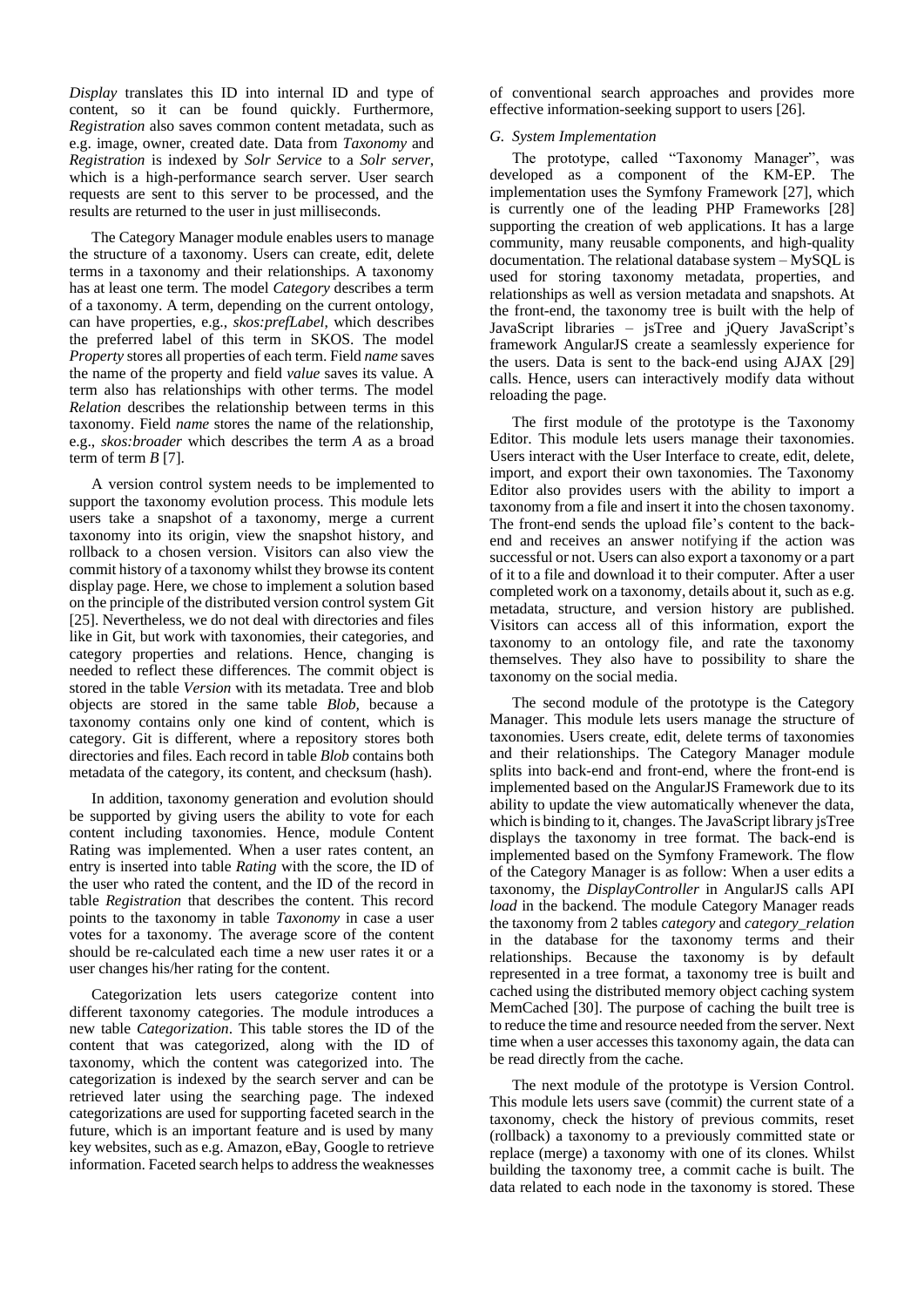can be the node's unique identifier, metadata, data, such as properties and relations, and hash calculated from that data. We call them a blob. A snapshot is made of many blobs. The hash will be compared with the hash of the last commit of the same node to check if there is a change in this node since the last commit. If there is no change with the node, it is not necessary to store the data again since we can always get the same data from the last commit. A user rarely makes too many changes in one version. Hence, this commit mechanism uses less space compared to saving the whole taxonomy. By checking if data was stored, we can also build the list of changes for each version as part of a commit's history.

The Content Rating module was implemented to serve the evolution process of taxonomies. The module lets users rate a content by selecting the number of stars in the user interface. It also shows the current rating of content by coloring the stars and displaying the number of users who rated the content. Figure 2 shows the activities of the Content Rating module.



Fig. 2. Activities of the Content Rating module

Each time a visitor accesses the content display page, the AngularJS controller *RatingController* sends a *load* request to the back-end. The Symfony controller *ContentRating* in the back-end will search for all ratings of the content in table *content\_rating* and calculate the average score. The calculated score is returned to the front-end in JSON format. The AngularJS controller then highlights the stars based on the score as well as showing the number of ratings for the content. Users can rate content by selecting how many stars they want. The front-end will send an *update* request with the selected score, user ID, and content ID to the back-end. The Symfony controller *ContentRating* receives the request and attempts to insert the record in the database. Furthermore, the controller also recalculates the average score of the content and sends the new score to the search server. It facilitates showing the up-to-date average score of content in the search result. The search server in this case does not need to calculate the average score of each content that belongs to the result, which saves time and resources.

Categorization is the fourth module of the prototype. This module lets users categorize content to categories, which are terms of one or different taxonomies. As mentioned above, an administrator can enable a taxonomy to be used for content classification and searching. The chosen taxonomies are called "seed taxonomy" or "base taxonomy". The keyword "base taxonomy" is automatically added into the list of keywords of the taxonomies, so the user knows which taxonomies are being used for content classification and searching. When a user clicks on the *Assign* button, the front-end sends a request *update* to the back-end with the payload, which are the list of selected categories, the ID of selected taxonomy and the ID of the

editing content. The controller in the back-end reads the parameters in the payload, tries to insert the new data into the database, and notifies the front-end if it was successful or not. The backend controller also notifies the search server for this change in the categorization of the content. Hence, indexed data can be updated immediately. When searching for content, users can select category terms to filter only the content that were categorized with these terms. The numbers in the right side of terms indicate the number of content in the result list that were categorized with those terms. With the faceted feature, the user can have an overview of the classification of content in real-time and quickly find the result by selecting only relevant categories. Furthermore, this enables navigation using the taxonomy's hierarchical structure.

## IV. DISCUSSION

In terms of supporting the complex and interdisciplinary knowledge domain of AC in SenseCare, the taxonomy management system achieved three goals. (1) The first goal is the development and management of initial emotion taxonomies. Hence, several taxonomies were imported to the Taxonomy Manager. Examples are the Sentient 26 Emotional Taxonomy, which is an emotional motivation framework for understanding consumer behaviour, and parts of the WHO's ICD-10 classification, which classify mental disorders. Common taxonomies like these two exemplar ones would allow sharing and comparing information easier by offering standard vocabularies and formats. (2) Furthermore, these two taxonomies along with others from different knowledge domains are used to classify scientific content of the SenseCare AC domain stored in the KM-EP's digital library, such as e.g. publications, multimedia, and person with dementia records. As a result, the content can easily be managed and found, which is the second goal of the Taxonomy Manager in the SenseCare KM-EP. (3) Finally, the analysis results produced by the emotion detection platform [1] will also have to be indexed using similar taxonomies from the Taxonomy Manager. To achieve this, analysis results like those displayed in Table 1 have to be imported as a type of scientific content and then classified in the same way as the relevant scientific publications of SenseCare's AC domain. This demonstrates that the Taxonomy Manager not only can be used to collect, classify, and provide access to materials of the initial emotion analysis and its results but also supports the work of psychology experts in a follow up study aiming at training machine learning components to classify personality traits from vectors of initial emotion classification features. This work could be much more costly without the classification, annotation, and access support of the Taxonomy Manager in the SenseCare KM-EP supporting scientific research in the domain of AC.

## V. CONCLUSION

In contrast with AC, which is a relatively recent area of computer science, taxonomy is an old science that has existed for thousands of years. In modern technology, taxonomy introduced as a way to combat information overload by mean of classifying knowledge. However, developing and maintaining taxonomy is not a trivial task. Previously, it was usually completed by knowledge workers and experts, which is prone to error and costly. The objective of the work reported in this paper is to develop a taxonomy management system to support the development,